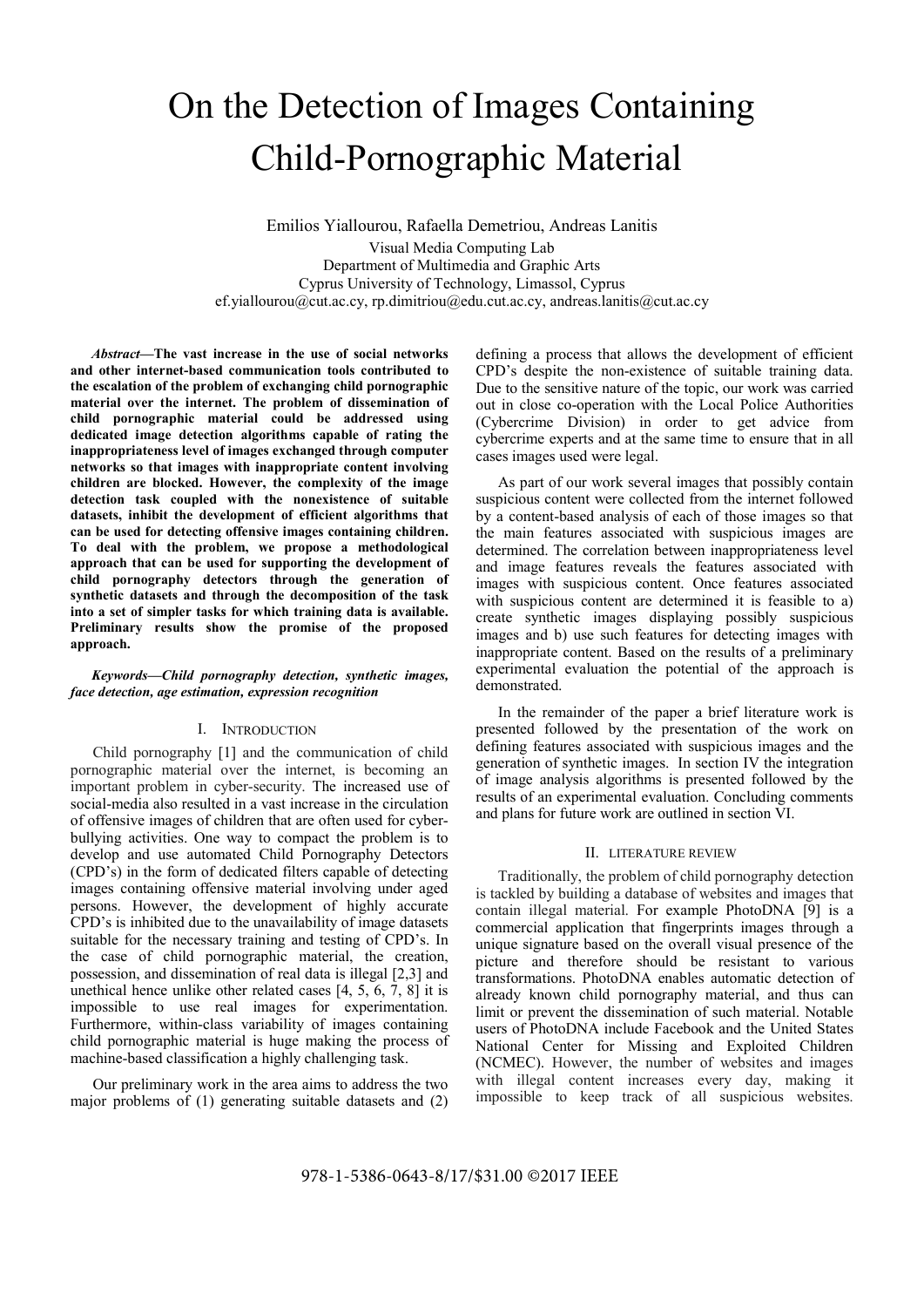Therefore, an approach based on detecting offensive images by real-time analysis of image content, could offer a more effective solution to the problem.

resulted in methods that could be used for identifying pornographic material, since they can extract useful information from images. These methods are based on the rich visual information extracted from the original images (e.g. skin color, texture, shape, local invariant points). The pioneering work was done by Forsyth [4,5], after creating a mask for the areas covered by skin, combining the properties of texture and color. Subsequently the mask is passed through a filter based on the geometric shape of the body. Several other methods have been proposed in this field [6, 7, 8]. For example, Nian, et al. [6] propose a method for pornographic image detection where a dataset with more than 13 000 pornographic images with adults and over 35 000 normal images was used for training a deep convolutional neural network. It should be noted that all techniques and datasets related to pornography reported in the literature refer to pornographic material displaying adults rather than children.

Several images collected from the internet were shown to volunteers. Each volunteer was asked to determine the inappropriateness level of each image in a scale 1 to 5 where "1" means that the image contents are totally innocent and as such the image could be published on the internet, whereas rating "5" indicates an image with suspicious contents that should not be published on the internet. Volunteers were also asked to determine which features influenced their decisions. A correlation analysis between the weights given to different features against the inappropriateness ratings revealed the image features associated with innocent and non-innocent image content (see Table 1). It should be noted that to be in-line with legislation regarding handling images displaying children, even images that were rated as inappropriate (rating "5") did not contain explicit child pornography scenes. However, the results of the contentbased analysis are important for developing child images was ra pornography detectors because images with inappropriate succession average rating of content with children (like the ones rated with "5") are usually transmitted before images with explicit pornographic content, hence the ability to detect images with the features

shown in Table 1 can be useful for detect early signs of suspicious activity.

### Recent developments in the field of computer vision B. Synthetic Image Generation for Feature Vality Verification

Shown in Table 1 can be useful for detect early signs of<br>suspicious activity.<br>B. Synthetic Image Generation for Feature Vality<br>Verification<br>Based on the image features associated with innocent and<br>suspicious image content, Based on the image features associated with innocent and suspicious image content, 20 synthetic images incorporating such features were generated. Within this context 3d modelling tools were used for generating images with "innocent" content and subsequently certain image features movem comem and subsequently comem many comes that images. For example, in figure 1 (left) an image with innocent content was created that despite the contact between the adult shown and a child, the overall setting (i.e. clothing, lighting, genders of persons involved and number of children), indicates an innocent content. In contrast modification of few image features turns the image into a suspicious one (see Figure 1, right).

LIST OF IMAGE FEATURES CORRESPONDING TO IMAGES WITH INNOCENT AND SUSPICIOUS CONTENT

| $(c, g, s)$ skill color, texture, shape, local invariant points). The<br>pioneering work was done by Forsyth [4,5], after creating a<br>mask for the areas covered by skin, combining the properties<br>of texture and color. Subsequently the mask is passed<br>through a filter based on the geometric shape of the body.<br>Several other methods have been proposed in this field [6, 7,<br>8]. For example, Nian, et al. [6] propose a method for<br>pornographic image detection where a dataset with more<br>than 13 000 pornographic images with adults and over 35<br>000 normal images was used for training a deep<br>convolutional neural network. It should be noted that all<br>techniques and datasets related to pornography reported in<br>the literature refer to pornographic material displaying adults<br>rather than children. | moderning tools were used for generating mages with<br>"innocent" content and subsequently certain image features<br>were modified to convert "innocent" to "inappropriate"<br>images. For example, in figure 1 (left) an image with<br>innocent content was created that despite the contact between<br>the adult shown and a child, the overall setting (i.e. clothing,<br>lighting, genders of persons involved and number of<br>children), indicates an innocent content. In contrast<br>modification of few image features turns the image into a<br>suspicious one (see Figure 1, right).<br>TABLE I.<br>LIST OF IMAGE FEATURES CORRESPONDING TO IMAGES<br>WITH INNOCENT AND SUSPICIOUS CONTENT |                                                                             |                                                                                        |  |
|------------------------------------------------------------------------------------------------------------------------------------------------------------------------------------------------------------------------------------------------------------------------------------------------------------------------------------------------------------------------------------------------------------------------------------------------------------------------------------------------------------------------------------------------------------------------------------------------------------------------------------------------------------------------------------------------------------------------------------------------------------------------------------------------------------------------------------------------------|-------------------------------------------------------------------------------------------------------------------------------------------------------------------------------------------------------------------------------------------------------------------------------------------------------------------------------------------------------------------------------------------------------------------------------------------------------------------------------------------------------------------------------------------------------------------------------------------------------------------------------------------------------------------------------------------------------|-----------------------------------------------------------------------------|----------------------------------------------------------------------------------------|--|
| Satta et al [10] attempt to define a set of functionalities                                                                                                                                                                                                                                                                                                                                                                                                                                                                                                                                                                                                                                                                                                                                                                                          | <b>Image Features</b>                                                                                                                                                                                                                                                                                                                                                                                                                                                                                                                                                                                                                                                                                 | <b>Innocent</b>                                                             | <b>Suspicious</b>                                                                      |  |
| that can be used for detecting child pornographic material<br>through image analysis. They define the processes of face<br>detection, age estimation, gender estimation, object detection<br>and contextual information analysis as key functionalities for                                                                                                                                                                                                                                                                                                                                                                                                                                                                                                                                                                                          | <b>Attire of persons</b><br>shown in image                                                                                                                                                                                                                                                                                                                                                                                                                                                                                                                                                                                                                                                            | jacket, limited skin<br>presence                                            | nude, swimwear,<br>partial nudity                                                      |  |
| child pornography detection. In our work, we built on the<br>suggestions offered by Satta et al [10] to materialize child<br>pornography detectors.                                                                                                                                                                                                                                                                                                                                                                                                                                                                                                                                                                                                                                                                                                  | <b>Expressions</b> /<br>feelings of<br>persons shown<br>in image                                                                                                                                                                                                                                                                                                                                                                                                                                                                                                                                                                                                                                      | joy, smile, laugh                                                           | sad, frightened,<br>thoughtful, horrified                                              |  |
| <b>III. FEATURE DEFINITION</b>                                                                                                                                                                                                                                                                                                                                                                                                                                                                                                                                                                                                                                                                                                                                                                                                                       |                                                                                                                                                                                                                                                                                                                                                                                                                                                                                                                                                                                                                                                                                                       |                                                                             | sitting with legs apart                                                                |  |
| In this section, we describe a methodological approach<br>used for defining image features associated with<br>inappropriate images containing children followed by the<br>evaluation of such features for use in child pornography<br>detectors                                                                                                                                                                                                                                                                                                                                                                                                                                                                                                                                                                                                      | Gestures,<br>physical contact<br>and/or actions of<br>persons shown<br>in image                                                                                                                                                                                                                                                                                                                                                                                                                                                                                                                                                                                                                       | child holding adult<br>hand                                                 | in the tub and between<br>the little child<br>man holds a girl<br>kissing on the mouth |  |
| A. Defining Features Through Content-Based Analysis<br>Several images collected from the internet were shown to                                                                                                                                                                                                                                                                                                                                                                                                                                                                                                                                                                                                                                                                                                                                      | Age difference<br>among persons<br>in image                                                                                                                                                                                                                                                                                                                                                                                                                                                                                                                                                                                                                                                           | small difference in age,<br>youngster / father                              | significant age<br>difference                                                          |  |
| volunteers. Each volunteer was asked to determine the<br>inappropriateness level of each image in a scale 1 to 5 where                                                                                                                                                                                                                                                                                                                                                                                                                                                                                                                                                                                                                                                                                                                               | <b>Illumination</b>                                                                                                                                                                                                                                                                                                                                                                                                                                                                                                                                                                                                                                                                                   | bright illumination                                                         | $dark / dim$ lighting                                                                  |  |
| "1" means that the image contents are totally innocent and as<br>such the image could be published on the internet, whereas<br>rating "5" indicates an image with suspicious contents that<br>should not be published on the internet. Volunteers were<br>also asked to determine which features influenced their                                                                                                                                                                                                                                                                                                                                                                                                                                                                                                                                    | <b>Body posture of</b><br>persons in image                                                                                                                                                                                                                                                                                                                                                                                                                                                                                                                                                                                                                                                            | standing position,<br>holding hands with<br>adult, running/action /<br>game | tucked, seated with<br>legs apart, lying, high<br>hands, hug                           |  |
| decisions. A correlation analysis between the weights given<br>to different features against the inappropriateness ratings                                                                                                                                                                                                                                                                                                                                                                                                                                                                                                                                                                                                                                                                                                                           | Image scene                                                                                                                                                                                                                                                                                                                                                                                                                                                                                                                                                                                                                                                                                           | Exterior, schoolyard,<br>playground / park                                  |                                                                                        |  |
| revealed the image features associated with innocent and<br>non-innocent image content (see Table 1). It should be noted<br>that to be in-line with legislation regarding handling images                                                                                                                                                                                                                                                                                                                                                                                                                                                                                                                                                                                                                                                            | Number of<br>people in image                                                                                                                                                                                                                                                                                                                                                                                                                                                                                                                                                                                                                                                                          | many people, many<br>children together                                      | small number of<br>children                                                            |  |

Subsequently, the inappropriateness level of synthetic images was rated by 20 volunteers. Per the results the average rating of synthetic images with innocent content was 2.11 whereas the average rating for "inappropriate images" was 3.72. Statistically the difference between the two metrics was found to be significant at a 5% confidence level. The results of the experiment involving synthetic images indicate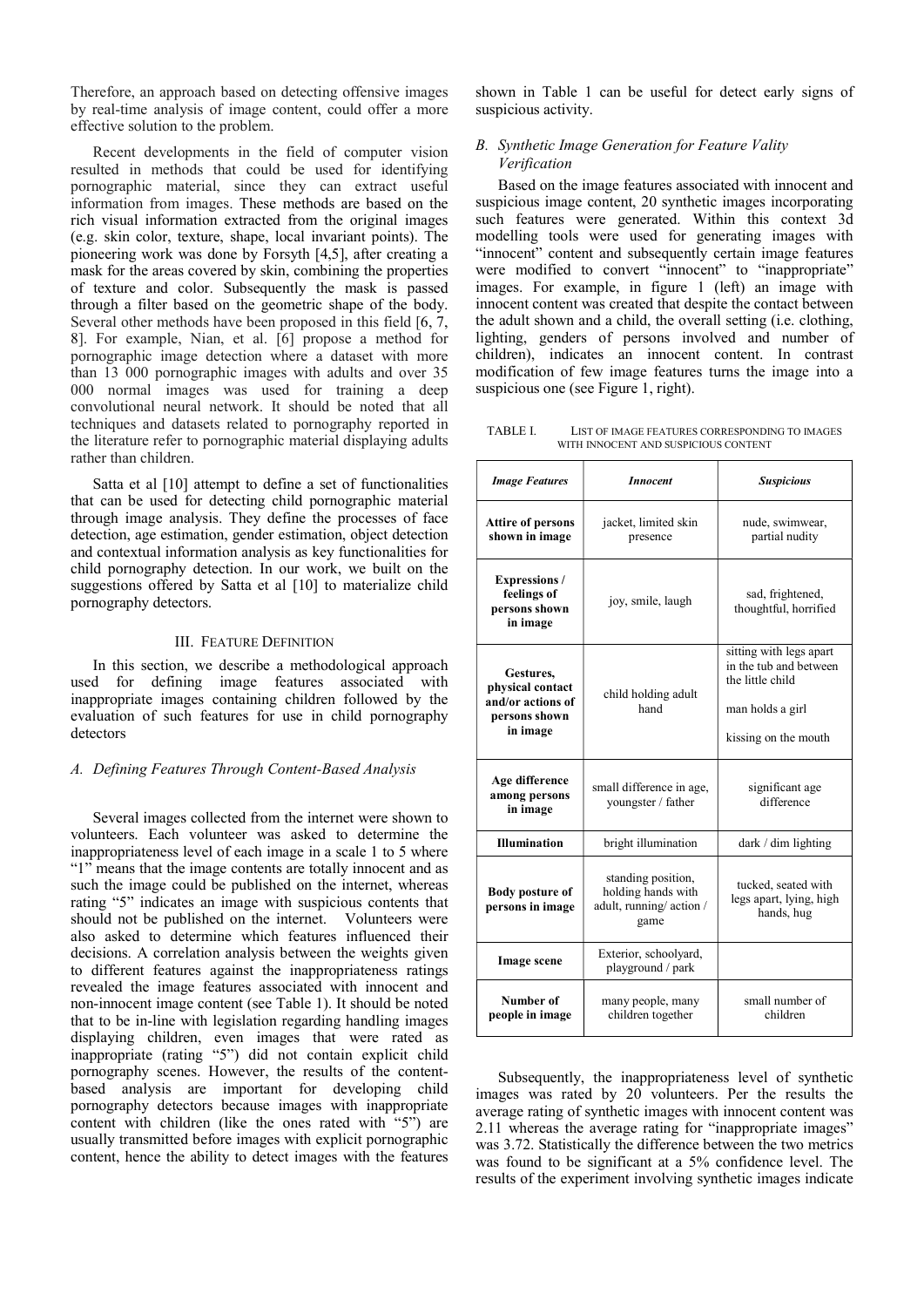that the features listed in Table I can potentially be used as the basis for generating synthetic images that are perceived by human observers as "appropriate" or "inappropriate".



Fig. 1. Left: Synthetic image with innocent content. Right: Synthetic image with suspicious content.

## FEATURES

Based on the definition of image features corresponding to images with suspicious content, a set of quantified features that could potentially be extracted automatically from images are defined. In this section, we outline the full set of quantified features and assess their potential in detecting images with inappropriate content.

Based on the image features defined in Table I, three groups of quantified characteristics were defined. Group A of features are associated with characteristics of individual persons appearing in images, Group B is associated with the image scene and Group C is associated with face/body gestures and interactions among the persons shown in an image. In total eleven features (F1 to F11) are defined as shown in Table II. In addition to image features the inappropriateness level (IL) of each image is defined in a scale 1 to 5. THE TRIMENT INTO THE EVALUATION OF IMAGE<br>
FEATURES<br>
TREATURES<br>
Based on the definition of image features corresponding<br>
that could potentially be extracted automatically from images<br>
are defined. In this section, we outli

Three volunteers were asked to determine manually the values of each of the 11 features (F1 to F11) for a total of 50 images consisting of 30 real images and 20 synthetic images. For each of those images the inappropriateness level (in the scale 1 to 5) was also defined and the average values obtained from the three volunteers was considered as the ground truth.

Based on the numerical values of all features among an image set, a linear regression model was trained to learn the relationship between the variable IL and the 11 image features. The Leave-one-out cross-validation (LOOCV) method was used for evaluating the applicability of the regression models in the case that the regression model was built using data from the real images, the synthetic images and the combined training set consisting of both real and synthetic images. Moreover, the goodness of the regression model was evaluated when the model was trained on synthetic images and tested on real images. The results of the experiment (see Table III) indicate that the Mean Absolute Error (MAE) between actual and predicted inappropriateness

THE INTERNATIVE EVALUATION OF IMAGE<br>
The first of the section word and the section of the set of the set of the set of the set of the set of the set of the set of the set of the set of the set of the set of the set of the level is less than 0.5, hence the potential of using the feature set defined in Table II as a basis of estimating the inappropriateness level of images is justified. In our preliminary investigation, the synthetic images used did not display realistic expressions hence it was expected to obtain better results when using just real images. However, it is worth mentioning that even in the case that the regression model was trained using features defined from synthetic images and tested on real images, the MAE is less than 0.5 indicating that it is feasible to use synthetic images for training child pornography detectors. Figure 2 shows examples of synthetic images and the corresponding errors between real and estimated IL.

| TABLE II. | LIST OF QUANTIFIED IMAGE FEATURES |
|-----------|-----------------------------------|
|-----------|-----------------------------------|

| Group        | <b>Feature</b>                                                                                | <b>Description</b>                                                                                                                                                                                   |  |  |
|--------------|-----------------------------------------------------------------------------------------------|------------------------------------------------------------------------------------------------------------------------------------------------------------------------------------------------------|--|--|
|              | F1: Child presence                                                                            | Number of persons with age $\leq 18$                                                                                                                                                                 |  |  |
|              | F2: Number of<br>persons                                                                      | Total number of persons in image.                                                                                                                                                                    |  |  |
| $\mathbf{A}$ | F <sub>3</sub> : Attire                                                                       | Statistics related to percentage of<br>skin exposure among all persons in<br>image                                                                                                                   |  |  |
|              | F4: Age diversity                                                                             | The standard deviation among the<br>ages of all persons in the image                                                                                                                                 |  |  |
|              | F5: Gender<br>distribution                                                                    | Indicates presence of persons of<br>different gender in the image                                                                                                                                    |  |  |
|              | indicate<br><b>Boolean</b><br>feature<br>to<br>F6: Image setting<br>outdoors or indoors scene |                                                                                                                                                                                                      |  |  |
| B            | F7: Image Lighting                                                                            | brightness of the<br>The<br>scene<br>measured with three options: Low,<br>Medium, and Strong lighting.                                                                                               |  |  |
|              | F8: Image objects                                                                             | <b>Boolean</b><br>feature<br>indicate<br>to<br>presence of suspicious objects in<br>the scene                                                                                                        |  |  |
| $\mathbf C$  | F9: Expressions of<br>persons in image                                                        | Measured as the proportion of<br>positive expressions (joy, smile and<br>laugh), the proportion of neutral<br>expressions and the proportion of<br>negative expressions (sad, afraid,<br>thoughtful) |  |  |
|              | F10: Person<br>Interaction                                                                    | Indicates physical<br>contact<br>and<br>interactions<br>suspicious<br>between<br>persons.                                                                                                            |  |  |
|              | F11: Body posture                                                                             | Categorizes postures in Suspicious /<br>Neutral / Non-suspicious images.                                                                                                                             |  |  |
| N/A          | IL: Image content<br>inappropriateness<br>Level                                               | Defined in a scale 1 to 5 $(1)$ :<br>innocent content, image could be<br>published on the web and 5: image<br>with offensive content that should<br>not be published on the web).                    |  |  |

REGRESSION ANALYSIS RESULTS USING FEATURES EL-F11

| <b>Training/Test Set</b>            | <b>Mean Absolute Error</b> |
|-------------------------------------|----------------------------|
| Synthetic LOOCV                     | 0.4396                     |
| Real LOOCV                          | 0.3294                     |
| Combined Syntetic/Real Images LOOCV | 0.4064                     |
| Synthetic (train), Real (test)      | 0.4989                     |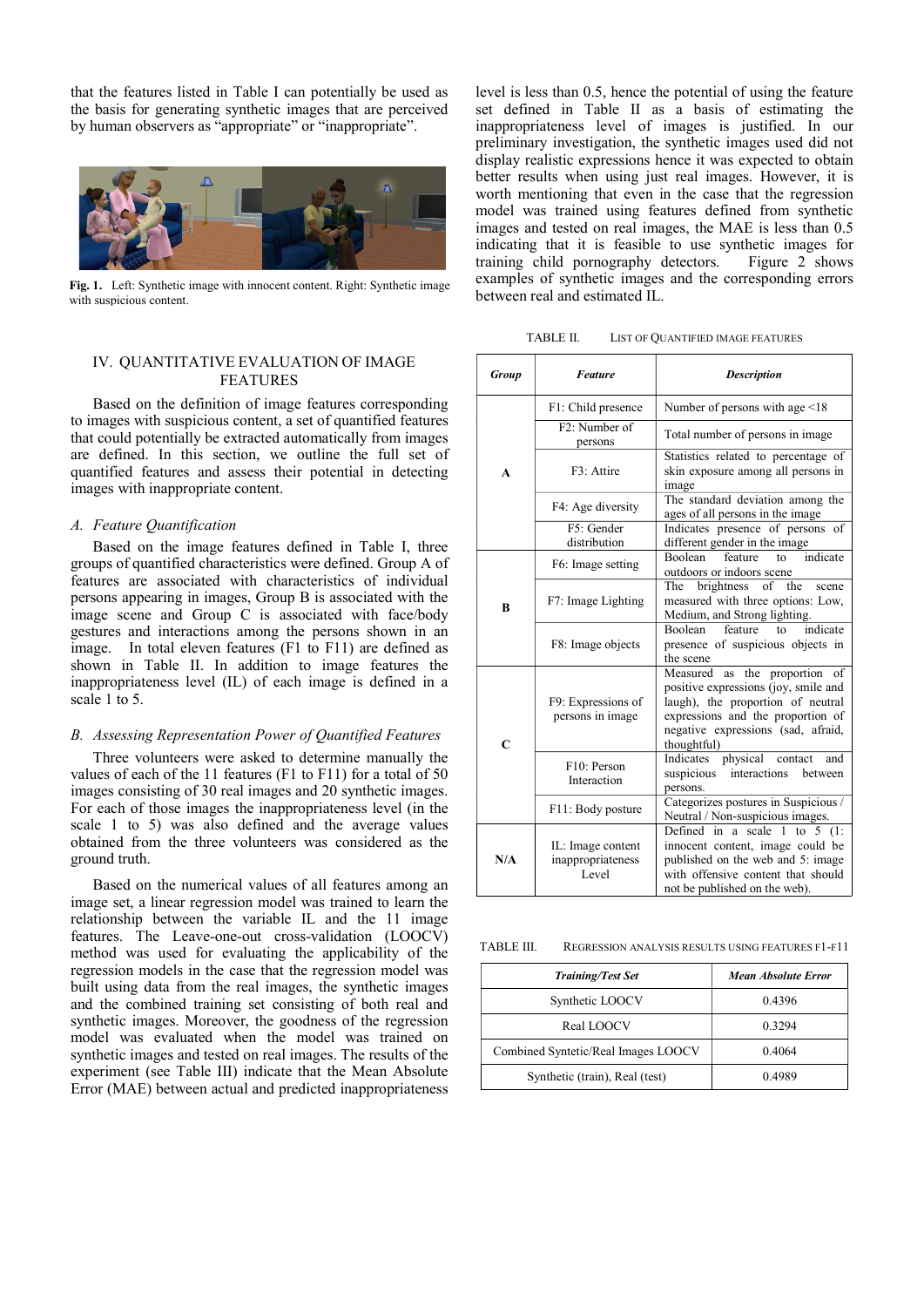

Fig. 2. Typical synthetic images used for training/testing the regression models and the corresponding IL errors obtained. Image (a) Actual = 2.95, Prediction = 2.951, Error =  $0.001$ ), Image (b) Actual = 3.36, Prediction = 2.043, Error = 1.317, Image (c) Actual=<br>3.05. Prediction = 2.99. Error = 0.06. Image (d) Actual = 3.9 VI. EXPERIMENTAL EVALUATION 3.05, Prediction = 2.99, Error = 0.06, Image (d) Actual = 3.9, Prediction =  $5.077$ , Error =  $1.177$ .

In this section, we assess the viability of estimating the image inappropriateness level using automatically extracted image features rather than using manually annotated features. In our preliminary investigation, we focused our attention on a subset of the following five image features: F1: Child presence, F2: Number of people, F4: Age diversity, F5: Gender Distribution and F7: Lighting. For the calculation of these features algorithms from Intel's "Open Source Computer Vision Library" (OpenCV) [11] were used. A description of the actual algorithms used is provided in the following section. Fig. 2. Typical synthetic images used for training testing the [0.55,1] are constant of the corresponding IL errors obtained, Image (i) Arcual = 3.36, Prediction = 2.94, Error = 0.06), Image (e) Actual = 3.9, Prediction =

### Face Detection:

Face detection [12] is an essential part of the entire process of feature estimation, since the results of face detection are required for implementing age and gender estimation algorithms. In addition, face detection can provide the value for feature F2 (Number of people in image). For face detection, we used the cascade classifier based on Haar features proposed by Viola and Jones [12] and developed by Lienhart et al. [13]. However, the face detector encounters difficulties when the persons depicted are not in frontal posture, or when dealing with occluded faces.

### Age and Gender Estimation:

Age [14] and gender estimation [14] is also an important part of the process since from this method it is possible to estimate values for three features (F1: Child Presence, F4: Age diversity, and F5: Gender distribution). For age and gender estimation the approach suggested by Eidinger et al [15] was used along with the dataset provided for training. The dataset consists of 4550 cropped and aligned faces found in nature (wild) with age group and gender labels. The seven age groups given, are defined as follows: 0-2, 3-7, 8-12, 13- 19, 20-36, 37-65, 66+. The classification process relies on a representation based on local binary patterns (LBP) and Four-Patch LBP codes (FPLBP) followed by a single linear SVM classifier.

Lighting Intensity Estimation: To calculate the lighting intensity of an image a formula based on the HSP color system proposed by Finley [16] was used. Based on this formulation the perceived brightness in an image (P) is calculated using equation 1.

$$
P = R * 0.299 + G * 0.587 + B * 0.114
$$

Equation 1 results in values ranging from 0 to 1, where values close to 1 represent high brightness. In our formulation P values in the range [0, 0.4], [0.4,0.55] and [0.55,1] are considered as Low, Medium and Strong illumination respectively.

ensity Estimation:<br>
the lighting intensity of an image a formula<br>
HSP color system proposed by Finley [16] was<br>
on this formulation the perceived brightness in<br>
is calculated using equation 1.<br>  $P = R * 0.299 + G * 0.587 + B * 0.1$ In this section, we describe experiments where we aim to estimate the inappropriateness level of previously unseen images based on an automatically extracted subset of features F1, F2, F4, F5 and F7. During the training stage, a linear regression models was trained, using features values extracted from the training set of combined real-synthetic images introduced in section III.

Testing was carried out using 200 previously unseen images downloaded from the internet. Three volunteers rated the inappropriateness level of test images and the average ratings among the three observers was considered as the ground truth. The algorithms outlined in section V were used for estimating the values of features F1, F2, F4, F5 and F7 for all 200 test images, so that it was possible to obtain estimates for the inappropriateness level of each test image based on the automatically extracted features and the regression model defined during the training process.

For better analysis of the results we present the results for all images (200 images) and separately for images where at least one face was detected (100 images). This separation was done as in the images where no person is detected, the calculation of the inappropriateness level was based only on the value of F7 (image brightness). Per the results (see Table IV) MAE for images with detected faces was 0.9519 whereas the MAE for all images was 0.9974.

RESULTS OF INAPPROPRIANETES LEVEL ESTIMATION ON UNSEEN IMAGES

|                              | Mean<br><b>Absolute</b><br><b>Error</b> | <b>Max Error</b> | <b>Min Error</b> |
|------------------------------|-----------------------------------------|------------------|------------------|
| All images                   | 0.9974                                  | 3.3048           | 0.0018           |
| Images with<br>detected Face | 0.9519                                  | 2.9002           | 0.0129           |

Figure 3 shows the percentage of images in relation to the error produced. Errors obtained were divided into five groups (0-0.5, 0.5-1, 1-1.5, 1.5-2, 2+). According to the results for more than half of the images in both sets an error less than 1 was recorded. In both cases for 75% of the images the recorded error was less than 1.5.